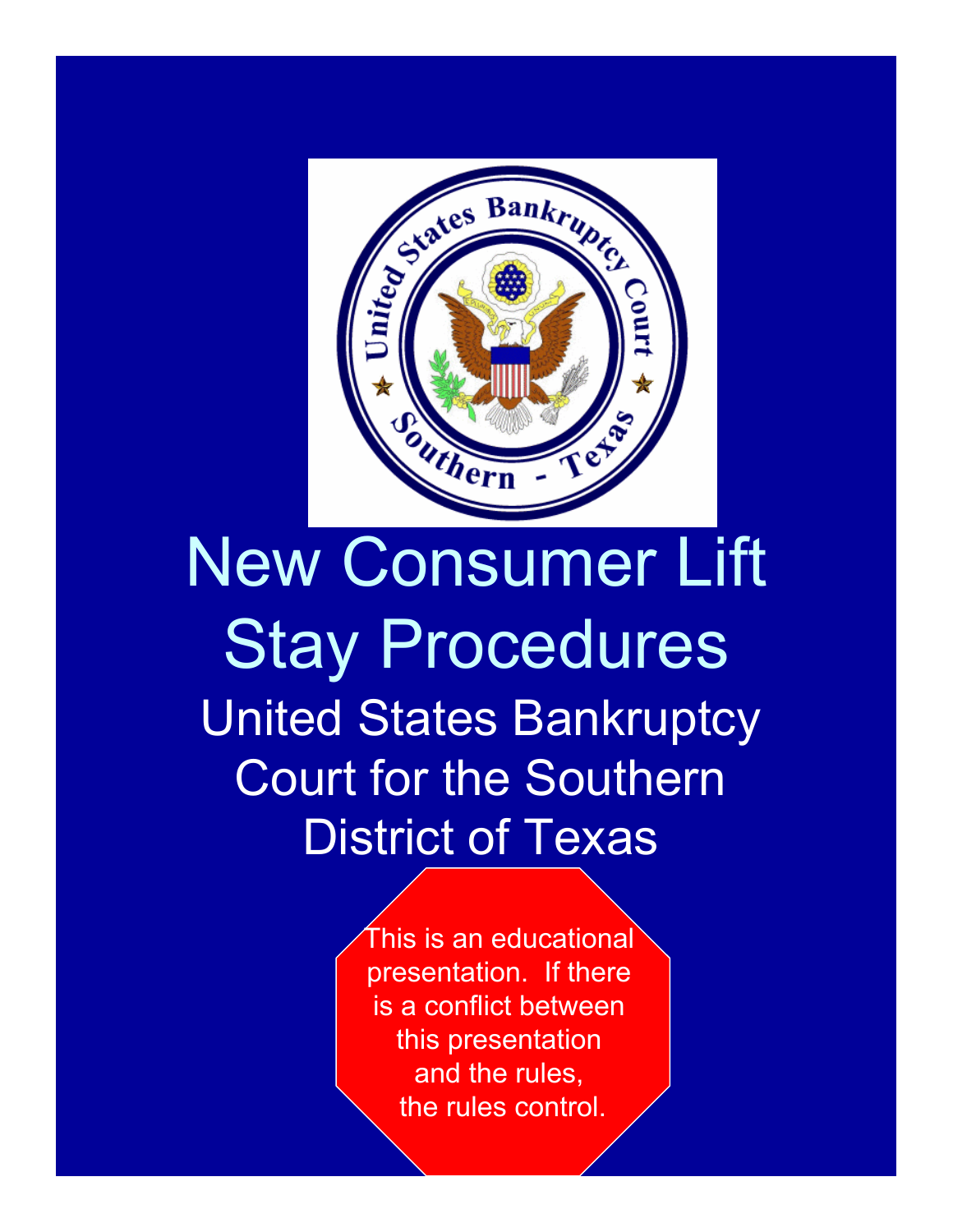# Executive Summary

- Procedures adopt use of standardized forms for motions and orders
- New procedures effective October 17, 2005.
- Procedures apply only to motions for stay relief on exempt residences and vehicles.
- Use is mandatory throughout the Southern District of Texas.
- Implemented by new local rules .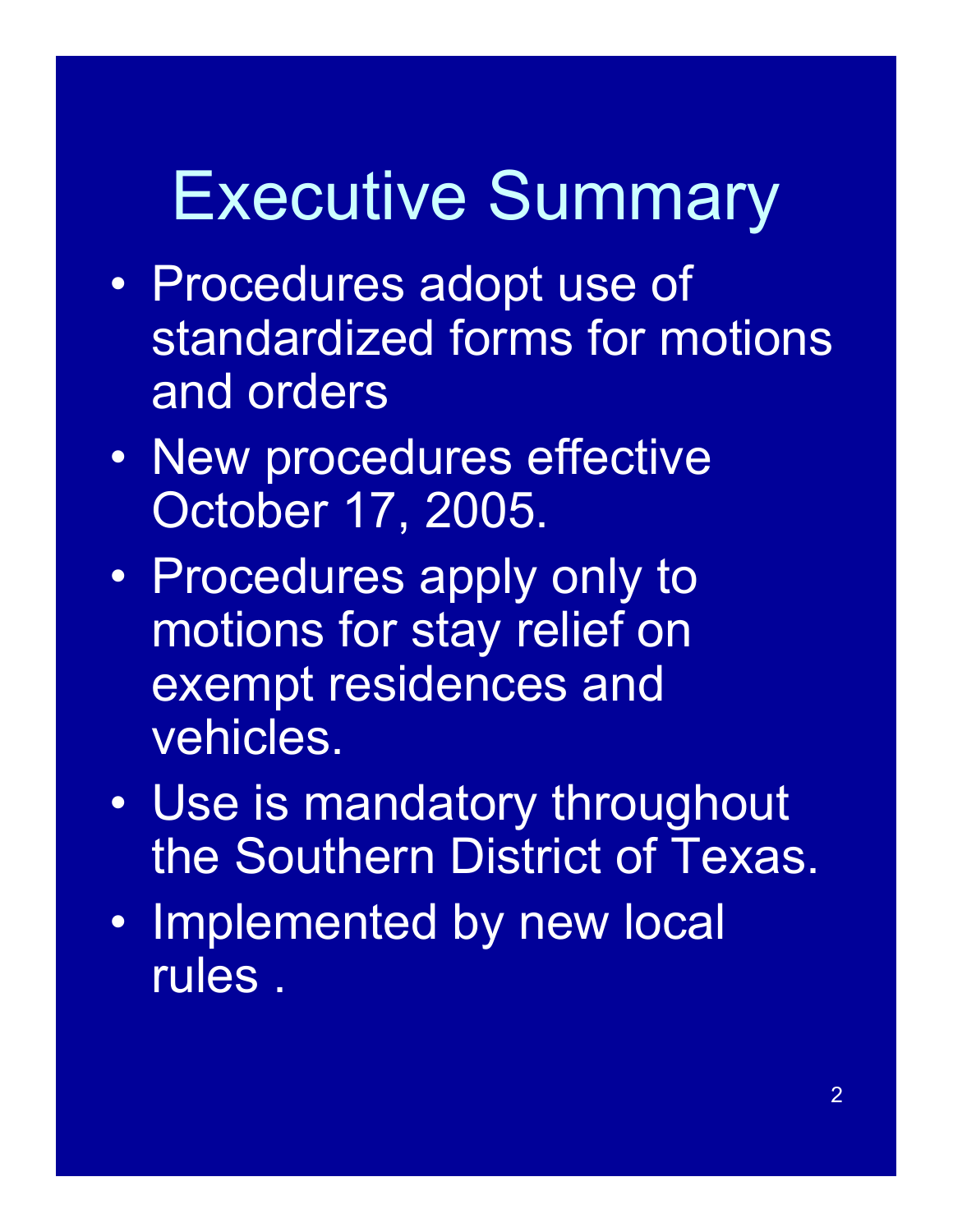# Procedures are **Mandatory**

New BLR 4001(f)(1):

"Parties who file motions for relief from the stay on exempt residences or exempt vehicles in chapter 7 and chapter 13 cases must comply with this BLR 4001(f) and must use the forms promulgated by the court from time to time."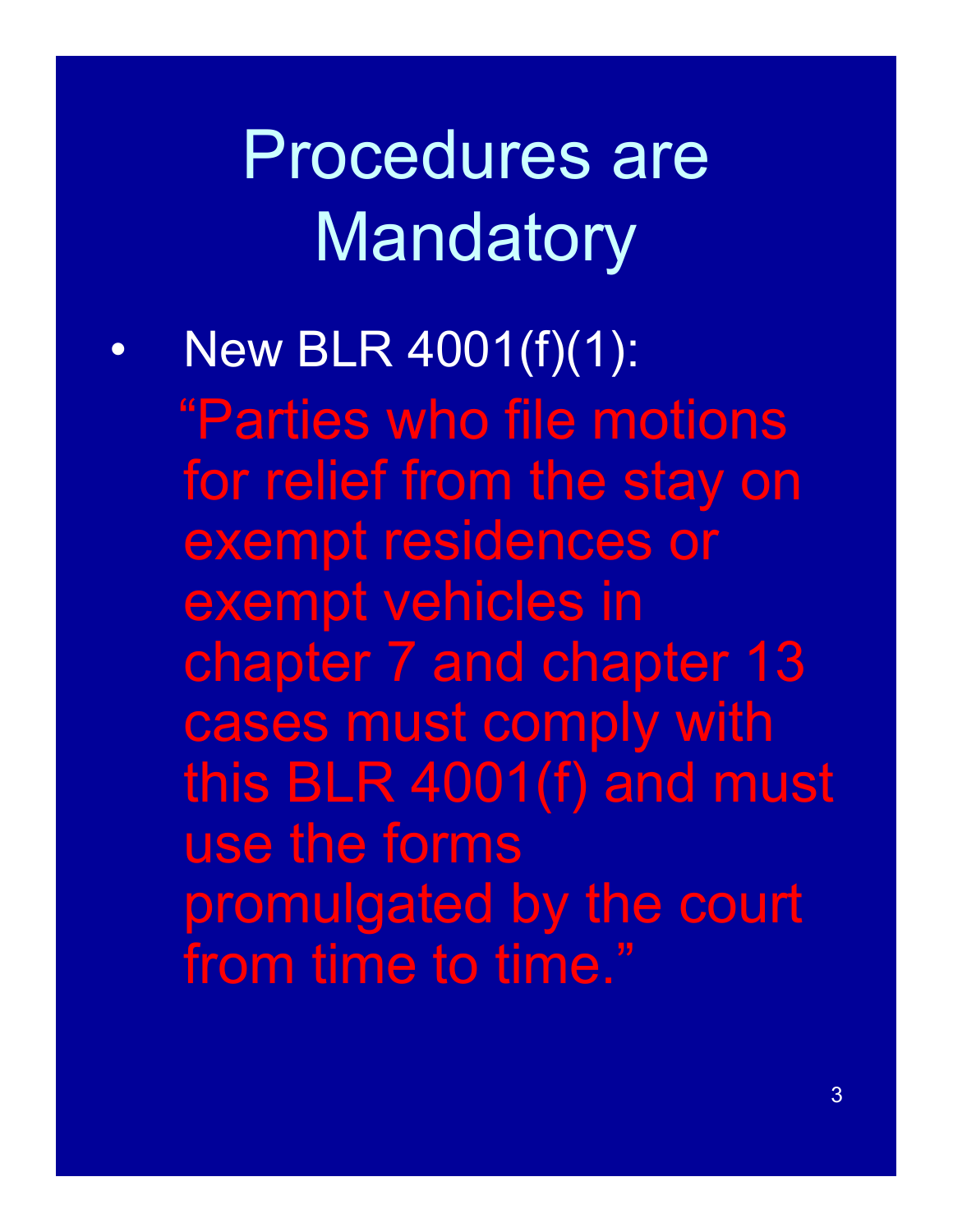# Conferences Now Required

- Movant must attempt pre-filing conference.
- Movant must provide a contact person with a direct telephone number for future conferences.
- Respondent has two days to respond to the conference.
- Certificate of conference included with motion.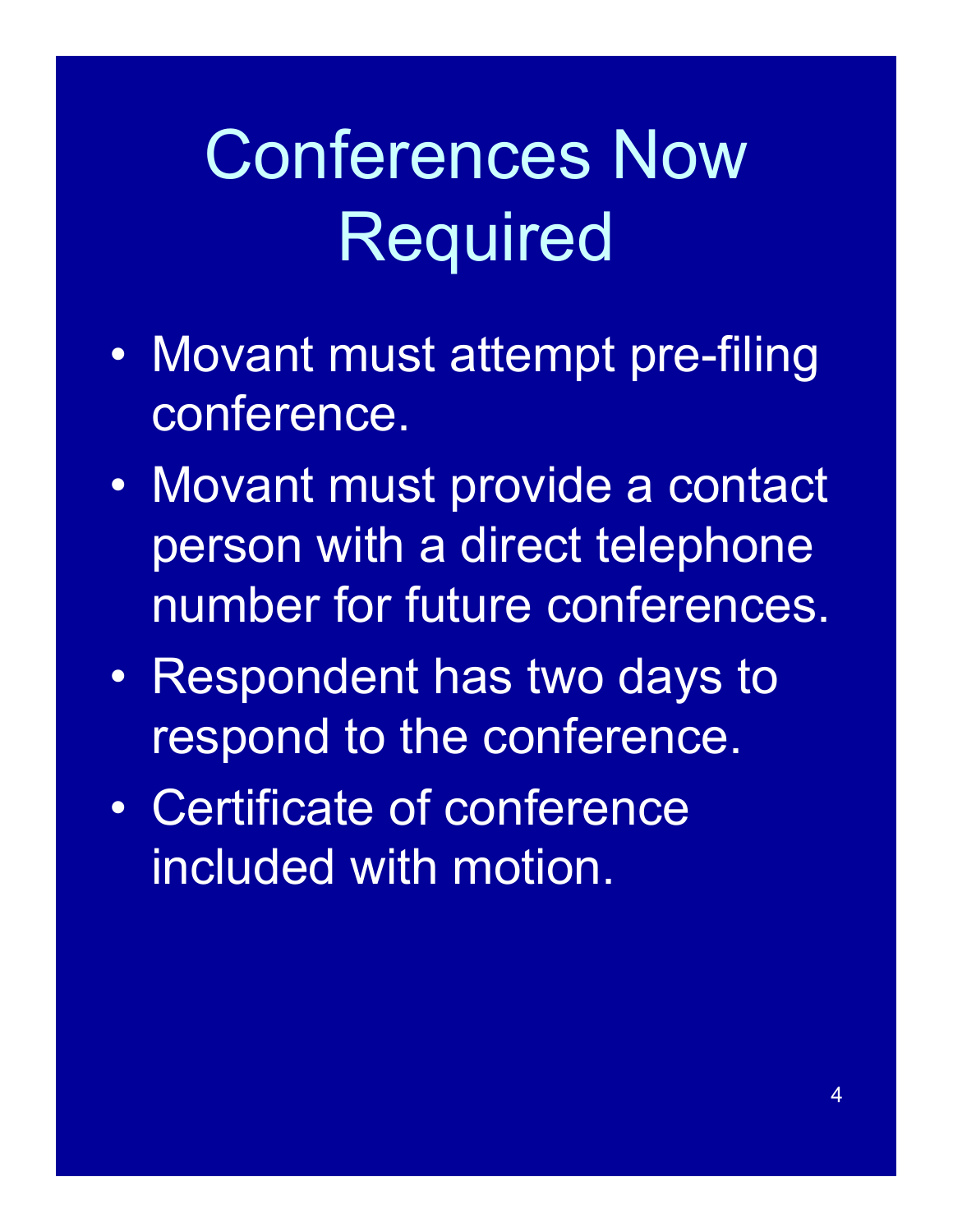# Agreed Relief

- Motions for agreed orders for relief save filing fees, hearing time and inconvenience.
- No attendance is necessary at hearing, unless ordered by Court.
- Court will usually issue order before date set for hearing.
- Must use mandatory motion and form.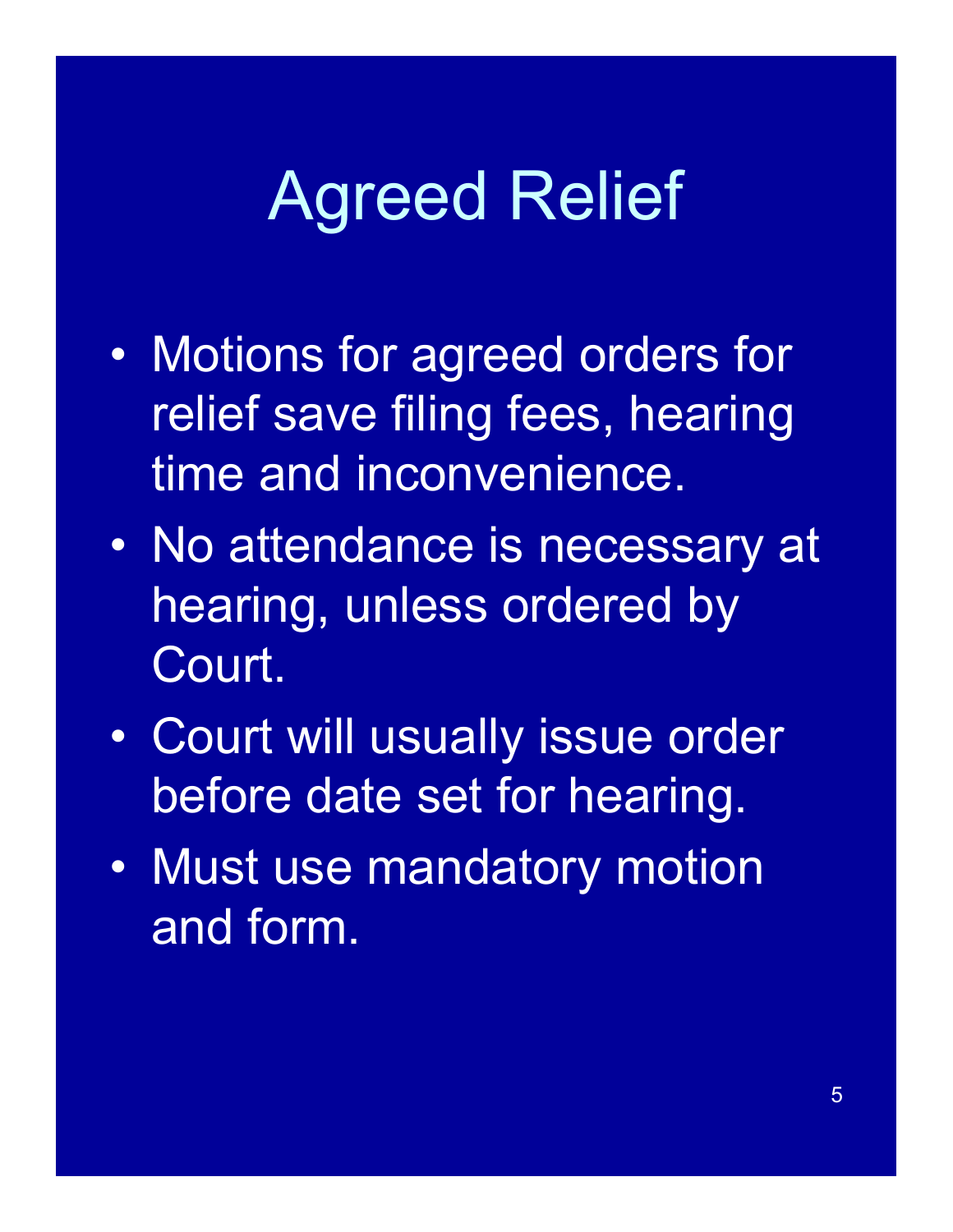## Form of Motion for Agreed Order (Form M-1)

### MOTION FOR ENTRY OF AGREED ORDER CONDITIONING AUTOMATIC STAY [AND CO-DEBTOR STAYI REGARDING EXEMPT PROPERTY

| THIS IS A MOTION FOR ENTRY OF AN AGREED ORDER CONDITIONING THE AUTOMATIC STAY. IF YOU<br>OBJECT TO THE GRANTING OF RELIEF, YOU SHOULD CONTACT THE MOVANT IMMEDIATELY TO<br>REACH AN AGREEMENT. IF YOU CANNOT REACH AN ACREEMENT, YOU MUST FILE A WRITTEN RESPONSE<br>AND SEND A COPY TO MOVANT WITHIN 15.<br>SWAS MAILED TO YOU. IF NO TIMELY<br>OPPOSITION IS FILED, THE COURT MAY<br><b>VARING.</b><br><b>Must give street</b> |
|----------------------------------------------------------------------------------------------------------------------------------------------------------------------------------------------------------------------------------------------------------------------------------------------------------------------------------------------------------------------------------------------------------------------------------|
| address and legal                                                                                                                                                                                                                                                                                                                                                                                                                |
| 2. Movant, directly or as agent for the holder, holds a space of the second describe property. If real property, must<br>list street address and legal description.]                                                                                                                                                                                                                                                             |
| 3. The Debtor's exemptions ______ have ______ have not been allowed.                                                                                                                                                                                                                                                                                                                                                             |
| 4. Type of collateral (e.g., Home, Manufactured Home, Car, Truck, Motorcyle):                                                                                                                                                                                                                                                                                                                                                    |
| Debtor's scheduled value of property: \$                                                                                                                                                                                                                                                                                                                                                                                         |
| 6. Movant's estimated value of property: \$<br><b>Applies before</b>                                                                                                                                                                                                                                                                                                                                                             |
| 7. Total amount owed to movant: \$                                                                                                                                                                                                                                                                                                                                                                                               |
| exemptions allowed<br>8. Estimated equity (paragraph 6 minus paragraph 7): \$                                                                                                                                                                                                                                                                                                                                                    |
| 9. Total pre and post-petition arrearages: \$                                                                                                                                                                                                                                                                                                                                                                                    |
| 10. Total post-petition arrearages: \$                                                                                                                                                                                                                                                                                                                                                                                           |
| 11. Amount of unpaid, past due property taxes, if applicable: \$                                                                                                                                                                                                                                                                                                                                                                 |
| 12. Expiration date on insurance policy, if applicable: _______________________.                                                                                                                                                                                                                                                                                                                                                 |
| 13. Movant and Debtor [and co-debtor, if applicable] have agreed to condition the automatic stay pursuant to the<br>terms of the attached agreed order. Accordingly, the parties request entry of the agreed order.                                                                                                                                                                                                              |

Date:  $\_\_$ 

Movant's counsel

### Certificate of Service and Certificate of Compliance with BLR 4001

A copy of this motion was served on the persons shown on exhibit "1" at the addresses reflected on that exhibit on [date] by prepaid United States first class mail. Movant certifies that movant has complied with Bankruptcy Local Rule 4001.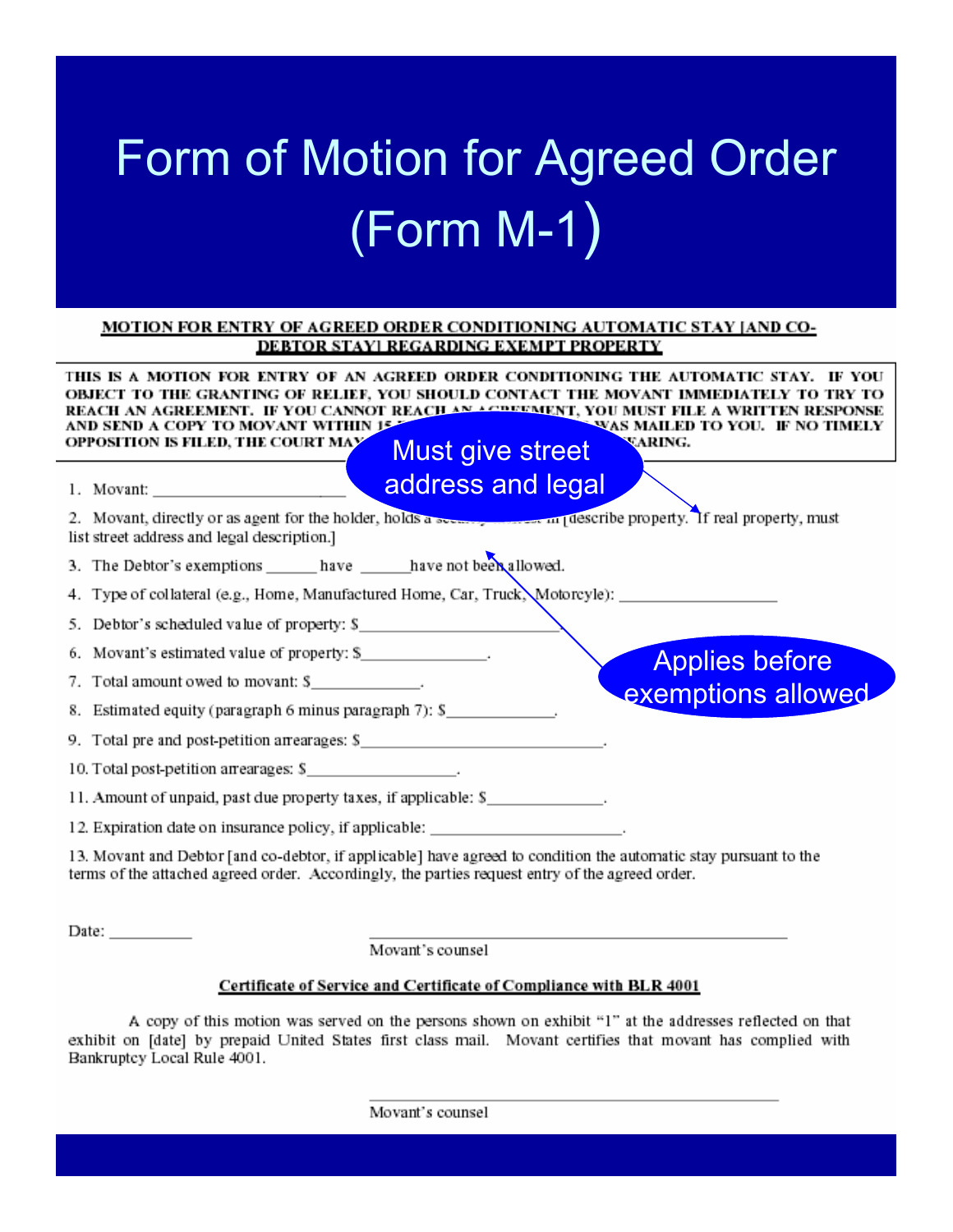# Forms of Agreed Orders (Forms O-2, O-4, O-5 and O-6)

### AGREED ORDER GRANTING RELIEF FROM AUTOMATIC STAY JAND THE CO-**DEBTOR STAY, IF APPLICABLE]** Form O-2(This Order Resolves Docket #)

("Movant") filed a motion for relief from the automatic stay [and codebtor stay] against [describe property. If real property, must list street address and legal description.] (the "Property"). Movant represented to the Court that it had served the motion in accordance with all applicable rules and provided notice of the hearing. As shown by Debtor(s)' or Debtor(s)' counsel signature below, Debtor(s) have agreed to the requested relief.

Accordingly, it is ordered that Movant is granted leave from the automatic stay [and the co-debtor stay, if applicable] to pursue its state law remedies against the Property, including repossession, foreclosure and/or eviction.

[OPTIONAL: The stay imposed by Bankruptcy Rule 4001(a)(3) does not apply.]

ReservedforJudgeSignature

Agreed:

DEBTOR(S) OR THEIR COUNSEL

Date: the contract of the contract of the contract of the contract of the contract of the contract of the contract of the contract of the contract of the contract of the contract of the contract of the contract of the cont

**CO-DEBTOR OR COUNSEL**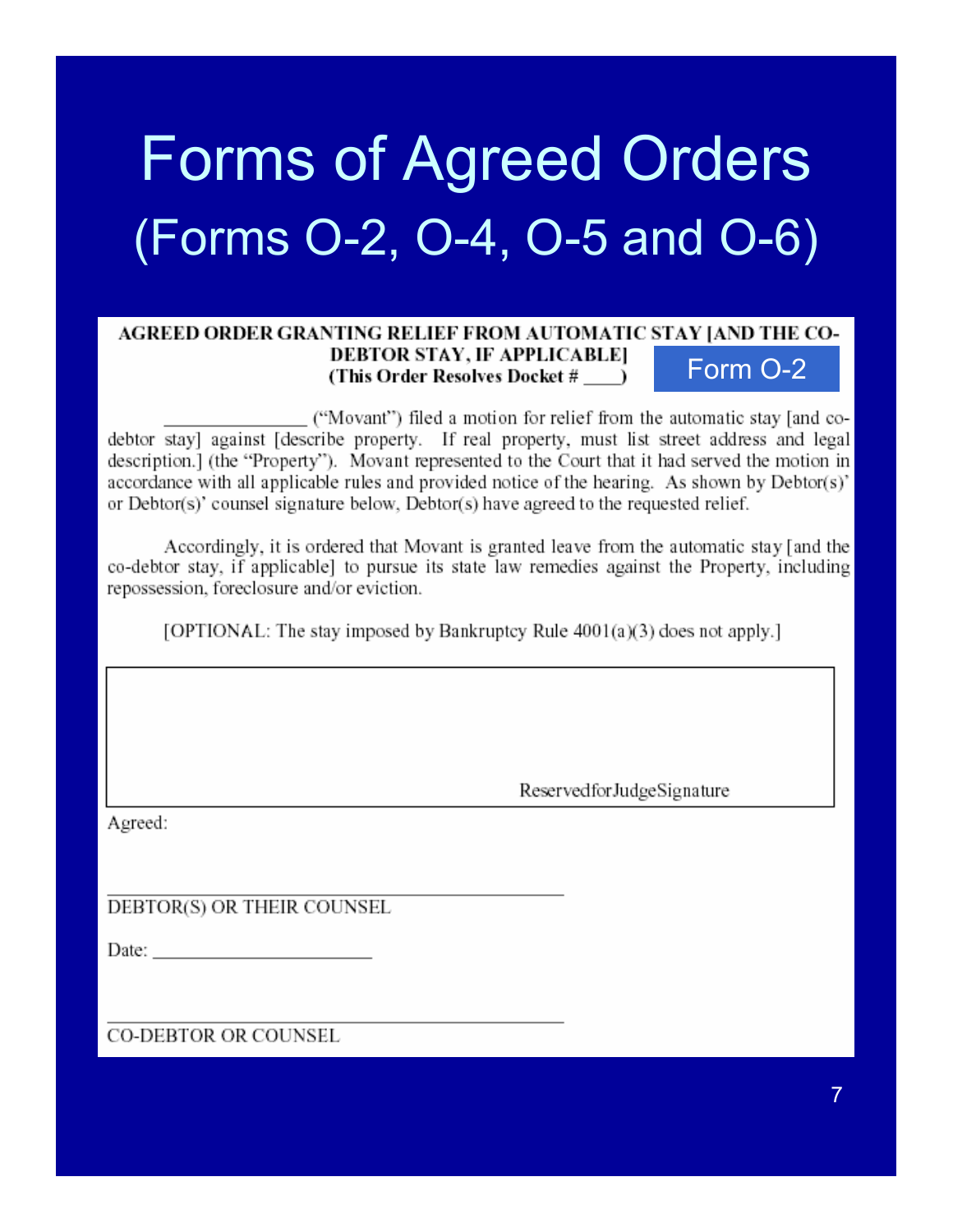### Form 0-4

#### **CHAPTER 13** AGREED ORDER CONDITIONING AUTOMATIC STAY (HOME) (This Order resolves Docket #

This Order concerns the note that is secured by the Debtor(s)<sup>3</sup> home and that is held, directly or in its  $\mathbf{1}$ . capacity as agent for the holder, by , "Movant". The property that is the subject of this motion is [describe property, including street address and legal description.] (the "Property"). Notices sent pursuant to this Order must be sent to (if to Movant") and to (if to Debtor).

By signing below, the Debtor(s) represent to the Court that the Debtor(s):  $\mathbf{z}$ 

 $\boldsymbol{A}$ If they are a salaried or wage employee, are currently operating under a wage order or have submitted all information to the chapter 13 trustee for the presentation of a wage order to the Court.

B. If they are not a salaried or wage employee, are currently operating under an automated clearinghouse order or have submitted all information to the chapter 13 trustee for the presentation of an automated clearinghouse order to the Court.

The parties stipulate that unpaid amounts due post-petition total S З. and that Movant should be (not to exceed \$650.00), for a total post-petition amount awarded attorneys fees and costs in the amount of \$ This amount will be reduced by any payments previously made by the Debtor(s) that have not owed of \$ been properly credited by Movant. Proof of any such payments must be provided to Movant within 30 days of the date of entry of this Order. Within 30 days after entry of this Order, the Debtor(s) must file a proposed modification of any confirmed plan or must amend any proposed plan to include this amount, with interest at an annual rate of %. If the Debtors fail to do so, it is a Final Default under this Order. At the hearing on modification of the plan, the Debtors must be current on all payments to the chapter 13 trustee pursuant to the terms of the proposed modification. If the Debtors fail to do so, it is a Final Default under this Order.

4. The Debtor(s) must:

Timely make all regular payments concerning the Property that come due after entry of this Order, including А. all payments of principal, interest and escrows. Regular payments must be made directly to the Movant ) or through the Chapter 13 Trustee, depending on the (addressed to: plan confirmed or proposed in this case.

B. Maintain insurance and pay all ad valorem taxes on the property and provide continuous proof of insurance and payment of ad valorem taxes to the holder of the note. This provision does not apply to escrowed taxes and insurance, payment of which is governed by paragraph 4A.

C. Make all payments due to the chapter 13 trustee after the date of this Order, with the amount of such payments being made in the amount required under the proposed modification...

5. If the Debtor(s) fail to comply with paragraph 4 of this Order or make a payment by insufficient check, the Movant must give the Debtor(s) and Debtor(s)' counsel written notice by regular and by certified mail. If the Debtor(s) fail to comply within 10 days of the date that notice was sent, it is a Final Default under this Order. Movant is only required to send two notices of default under this order. If there is a third failure to comply with paragraphs 3 or 4, it is a Final Default and no further notice of an opportunity to cure must be given.

The automatic stay remains in effect until (i) there is a Final Default under this order; (ii) this case is 6. dismissed; or (iii) the Debtor(s) receive their bankruptcy discharge. If the stay terminates because there is a Final Default, the Movant must file a notice of termination of the automatic stay. The Debtor may challenge any notice of termination by filing a motion to set aside the notice of termination. The motion must be filed within 10 days of the filing of the notice of termination. Pending consideration of the motion by the Court, the Movant may proceed with all actions preparatory to foreclosure, but may not consummate a foreclosure of the Property.. Any co-debtor stay terminates at the time that the automatic stay terminates.

SO ORDERED:

Reservedfor Judge Signature

AGREED AND ENTRY REQUESTED:

Debtor

Debtor

Debtor(s)' counsel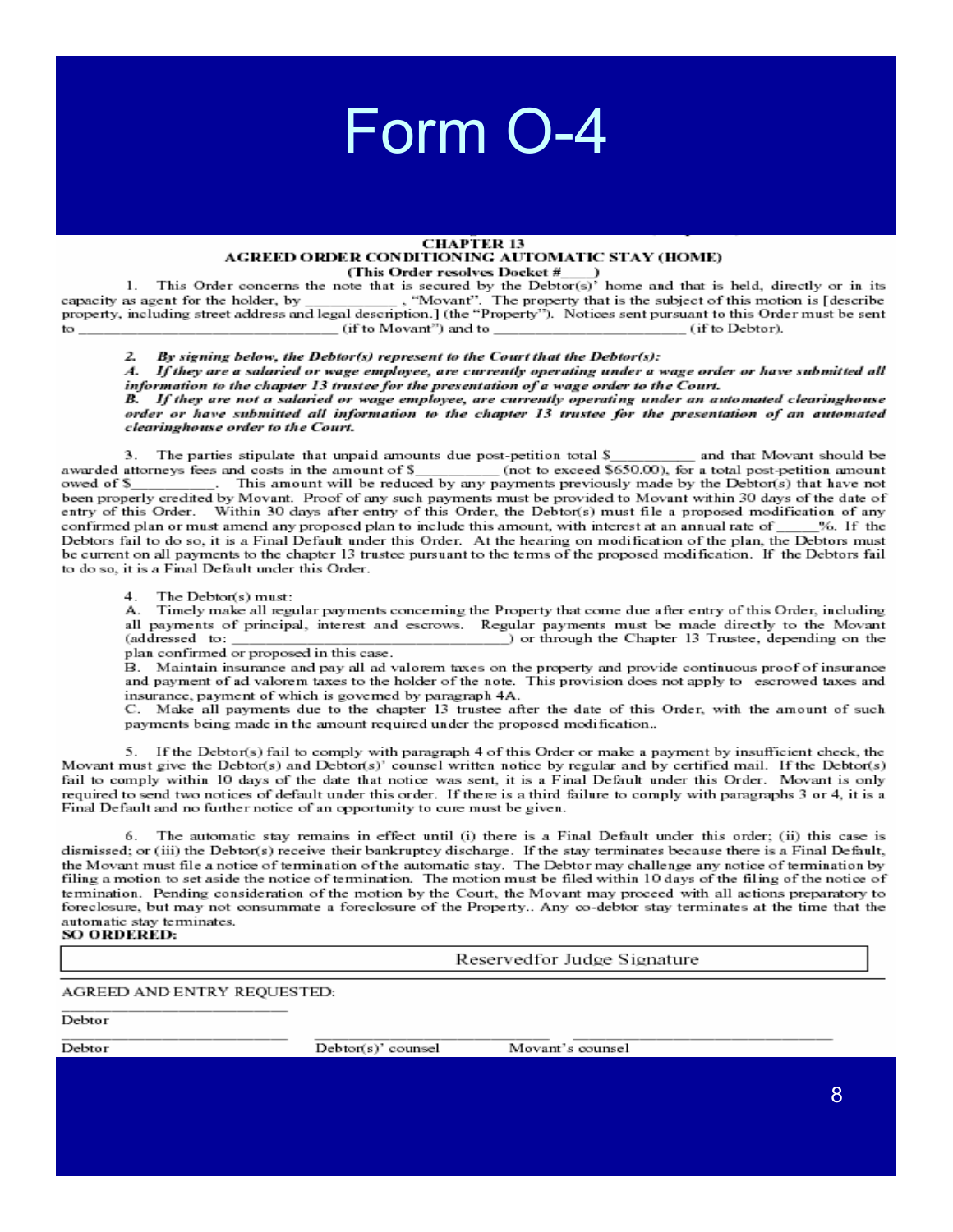#### **CHAPTER 13** AGREED ORDER CONDITIONING AUTOMATIC STAY (HOME) (This Order resolves Docket #

This Order concerns the note that is secured by the Debtor(s)<sup>2</sup> home and that is held, directly or in its  $\mathbf{1}$ . "Movant". The property that is the subject of this motion is [describe capacity as agent for the holder, by property, including street address and legal description.] (the "Property"). Notices sent pursuant to this Order must be sent to (if to Movant") and to (if to Debtor).

2 By signing below, the Debtor(s) represent to the Court that the Debtor(s):

 $\boldsymbol{A}$ If they are a salaried or wage employee, are currently operating under a wage order or have submitted all information to the chapter 13 trustee for the presentation of a wage order to the Court. B. If they are not a salaried or wage employee, are currently operating under an automated clearinghouse

order or have submitted all information to the chapter 13 trustee for the presentation of an automated clearinghouse order to the Court.

3. The parties stipulate that unpaid amounts due post-petition total  $\S$ and that Movant should be awarded attorneys fees and costs in the amount of \$\_ (not to exceed \$650.00), for a total post-petition amount owed of \$ This amount will be reduced by any payments previously made by the Debtor(s) that have not been properly c date of of any entry of this Or confirmed plan If the Debtors fail to s must be current on all ors fail to do so, it is a l 4.  $\mathbf T$ A. T duding all pa Aovant on the (addre plan co Wage or ACH Order are required for agreed order. B. M urance and pa æs and insura f such C. M payme  $5.$  If ck, the

Movant must g: fail to comply required to send Final Default ar

6. The automatic stay remains in effect until (i) there is a Final Default under this order; (ii) this case is dismissed; or (iii) the Debtor(s) receive their bankruptcy discharge. If the stay terminates because there is a Final Default, the Movant must file a notice of termination of the automatic stay. The Debtor may challenge any notice of termination by filing a motion to set aside the notice of termination. The motion must be filed within 10 days of the filing of the notice of termination. Pending consideration of the motion by the Court, the Movant may proceed with all actions preparatory to foreclosure, but may not consummate a foreclosure of the Property.. Any co-debtor stay terminates at the time that the automatic stay terminates. SO ORDERED:

Reservedfor Judge Signature

AGREED AND ENTRY REQUESTED:

Debtor

Debtor

Debtor(s)' counsel

Movant's counsel

 $btor(s)$ 

is only

. it is a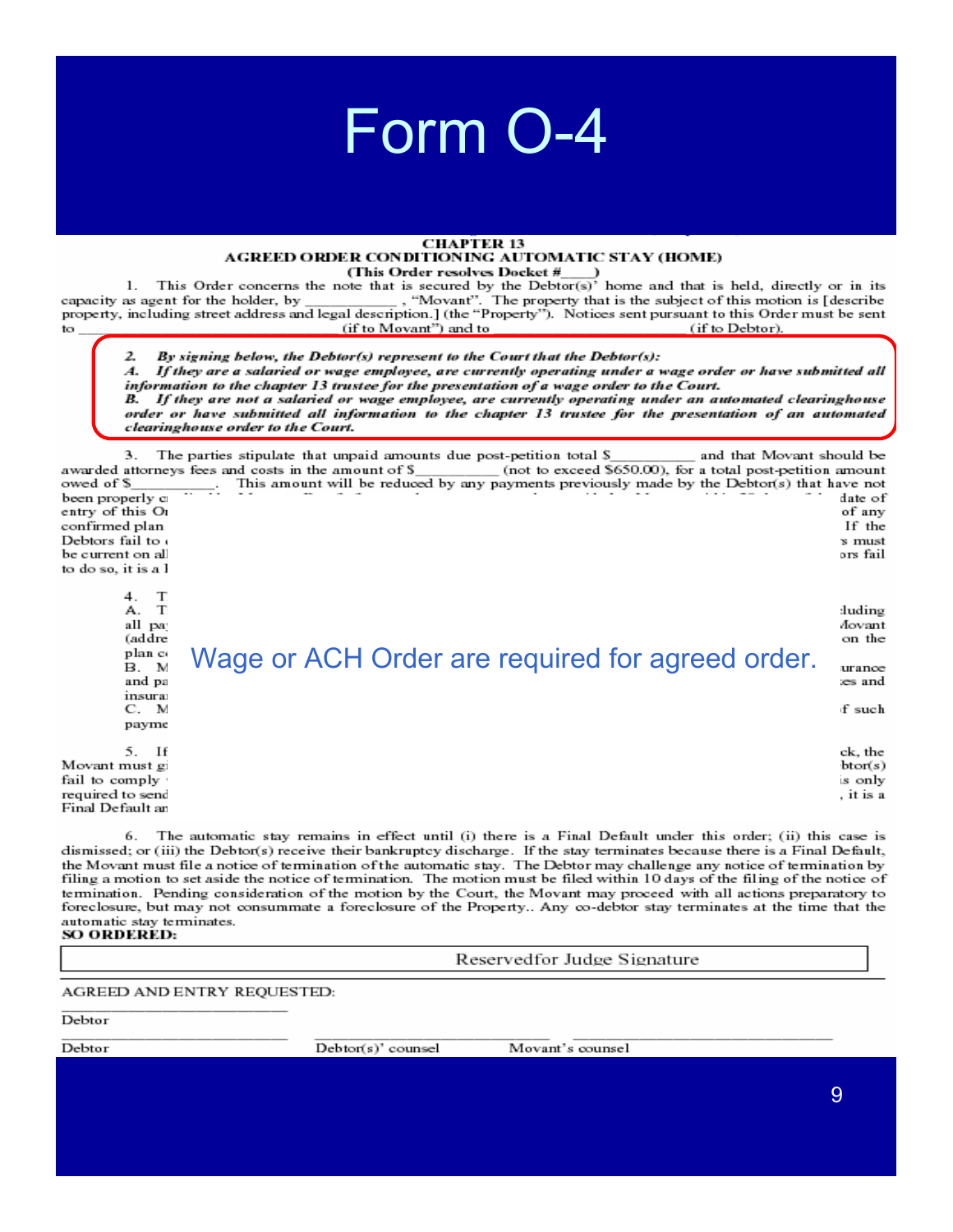#### **CHAPTER 13** AGREED ORDER CONDITIONING AUTOMATIC STAY (HOME) (This Order resolves Docket #

This Order concerns the note that is secured by the Debtor(s)<sup>3</sup> home and that is held, directly or in its  $\mathbf{1}$ . capacity as agent for the holder, by "Movant". The property that is the subject of this motion is [describe property, including street address and legal description.] (the "Property"). Notices sent pursuant to this Order must be sent (if to Movant") and to (if to Debtor). to

 $\mathbf{z}$ By signing below, the Debtor(s) represent to the Court that the Debtor(s):

 $\boldsymbol{A}$ If they are a salaried or wage employee, are currently operating under a wage order or have submitted all information to the chapter 13 trustee for the presentation of a wage order to the Court. B. If they are not a salaried or wage employee, are currently operating under an automated clearinghouse order or have submitted all information to the chapter 13 trustee for the presentation of an automated clearinghouse order to the Court.

The parties stipulate that unpaid amounts due post-petition total \$ З. and that Movant should be awarded attorneys fees and costs in the amount of \$\_ (not to exceed \$650.00), for a total post-petition amount This amount will be reduced by any payments previously made by the Debtor(s) that have not owed of \$ been properly credited by Movant. Proof of any such payments must be provided to Movant within 30 days of the date of entry of this Order. Within 30 days after entry of this Order, the Debtor(s) must file a proposed modification of any confirmed plan or must amend any proposed plan to include this amount, with interest at an annual rate of %. If the Debtors fail to do so, it is a Final Default under this Order. At the hearing on modification of the plan, the Debtors must be current on all payments to the chapter 13 trustee pursuant to the terms of the proposed modification. If the Debtors fail to do so, it is a Final Default under this Order.

4. The Debtor(s) must: ading ovant \*Stipulation as to amount owed. n the \*Stipulation on attorneys fees. rance s and \*Attorneys fees and costs limited to \$650.00. such \*Plan modification must be filed within 30 days. c, the Mova \*Debtor must be current on modification payments  $tor(s)$ fail to only requir it is a on date of modification hearing. Final 1 ise is

dismis fault. the M on bv filing a motion to set aside the notice of termination. The motion must be filed within 10 days of the filing of the notice of termination. Pending consideration of the motion by the Court, the Movant may proceed with all actions preparatory to foreclosure, but may not consummate a foreclosure of the Property.. Any co-debtor stay terminates at the time that the automatic stay terminates. SO ORDERED:

Reservedfor Judge Signature

AGREED AND ENTRY REQUESTED:

Debtor

Debtor

Debtor(s)' counsel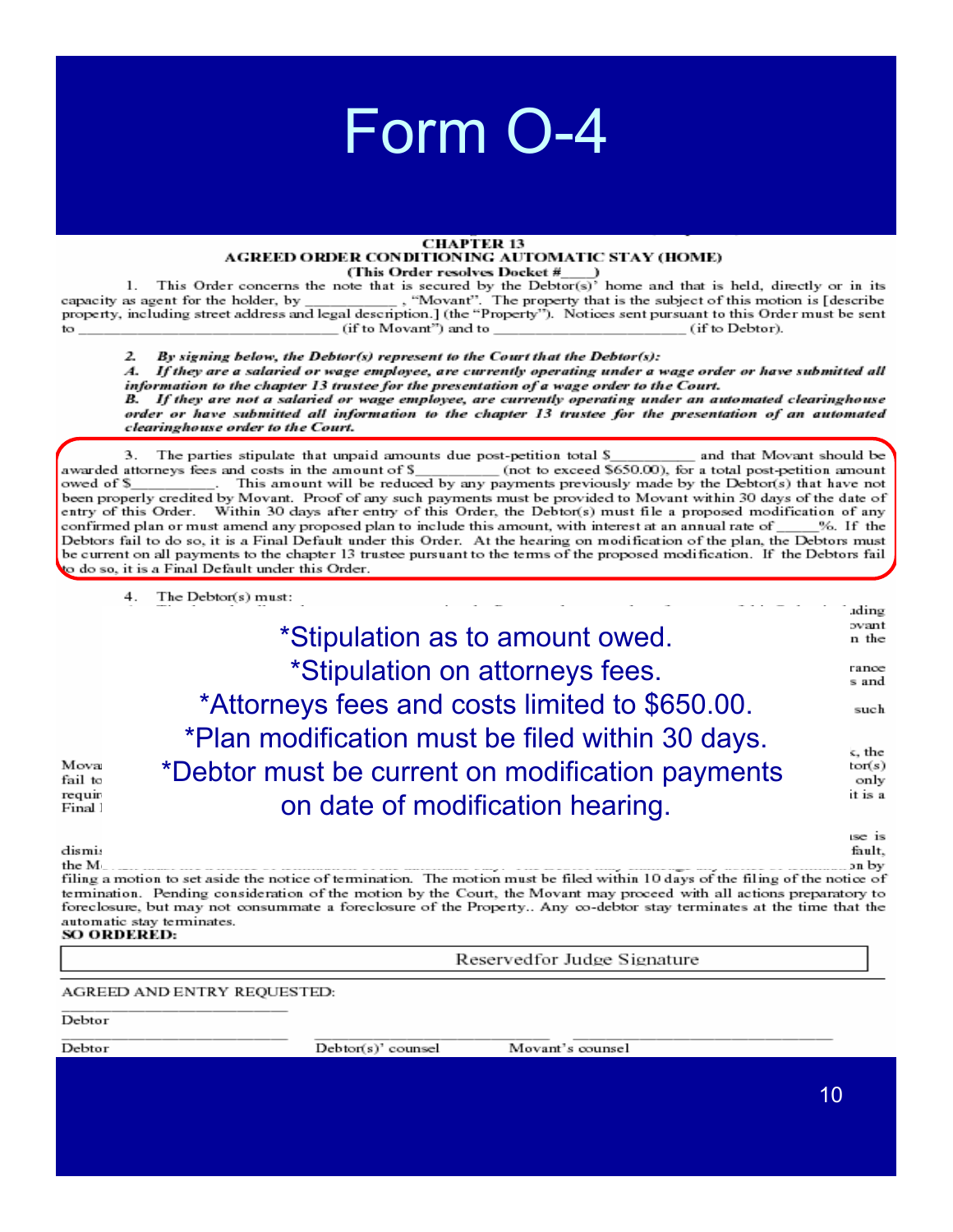### **CHAPTER 13** AGREED ORDER CONDITIONING AUTOMATIC STAY (HOME)

(This Order resolves Docket  $\frac{m}{n}$ )<br>This Order concerns the note that is secured by the Debtor(s)' home and that is held, directly or in its  $\mathbf{1}$ . , "Movant". The property that is the subject of this motion is [describe capacity as agent for the holder, by property, including street address and legal description.] (the "Property"). Notices sent pursuant to this Order must be sent (if to Movant") and to (if to Debtor). to.

 $\mathcal{P}$ By signing below, the Debtor(s) represent to the Court that the Debtor(s):

If they are a salaried or wage employee, are currently operating under a wage order or have submitted all  $\boldsymbol{A}$ information to the chapter 13 trustee for the presentation of a wage order to the Court. B. If they are not a salaried or wage employee, are currently operating under an automated clearinghouse

order or have submitted all information to the chapter 13 trustee for the presentation of an automated clearinghouse order to the Court.

The parties stipulate that unpaid amounts due post-petition total \$ З. and that Movant should be awarded attorneys fees and costs in the amount of \$ (not to exceed \$650.00), for a total post-petition amount . This amount will be reduced by any payments previously made by the Debtor(s) that have not owed of \$ been properly credited by Movant. Proof of any such payments must be provided to Movant within 30 days of the date of entry of this Order. Within 30 days after entry of this Order, the Debtor(s) must file a proposed modification of any confirmed plan or must amend any proposed plan to include this amount, with interest at an annual rate of %. If the Debtors fail to do so, it is a Final Default under this Order. At the hearing on modification of the plan, the Debtors must be current on all payments to the chapter 13 trustee pursuant to the terms of the proposed modification. If the Debtors fail to do so, it is a Final Default under this Order.

#### The Debtor(s) must: 4.

Timely make all regular payments concerning the Property that come due after entry of this Order, including А. all payments of principal, interest and escrows. Regular payments must be made directly to the Movant (addressed to: ) or through the Chapter 13 Trustee, depending on the

plan confirmed or proposed in this case.

B. Maintain insurance and pay all ad valorem taxes on the property and provide continuous proof of insurance and payment of ad valorem taxes to the holder of the note. This provision does not apply to escrowed taxes and insurance, payment of which is governed by paragraph 4A.

C. Make all payments due to the chapter 13 trustee after the date of this Order, with the amount of such payments being made in the amount required under the proposed modification...

|                             | lv with naraoranh.     |                                                                |      |
|-----------------------------|------------------------|----------------------------------------------------------------|------|
| Mov                         |                        |                                                                |      |
|                             |                        |                                                                | (s)  |
| fail                        |                        |                                                                | ılv  |
| requ                        |                        |                                                                | s a  |
| Fina                        |                        | Debtor must stay current on payments to movant and to trustee. |      |
| dism                        |                        |                                                                | ılt. |
| the N                       |                        |                                                                | by   |
| filin                       |                        |                                                                | of   |
| term                        |                        | Debtor must maintain insurance and pay taxes.                  | to   |
| fores                       |                        |                                                                | he   |
| auto:                       |                        |                                                                |      |
| SO <sub>1</sub>             |                        |                                                                |      |
|                             |                        |                                                                |      |
|                             |                        |                                                                |      |
|                             |                        |                                                                |      |
| AGREED AND ENTRY REQUESTED: |                        |                                                                |      |
| Debtor                      |                        |                                                                |      |
| Debtor                      | $Debtort(s)$ ' counsel | Movant's counsel                                               |      |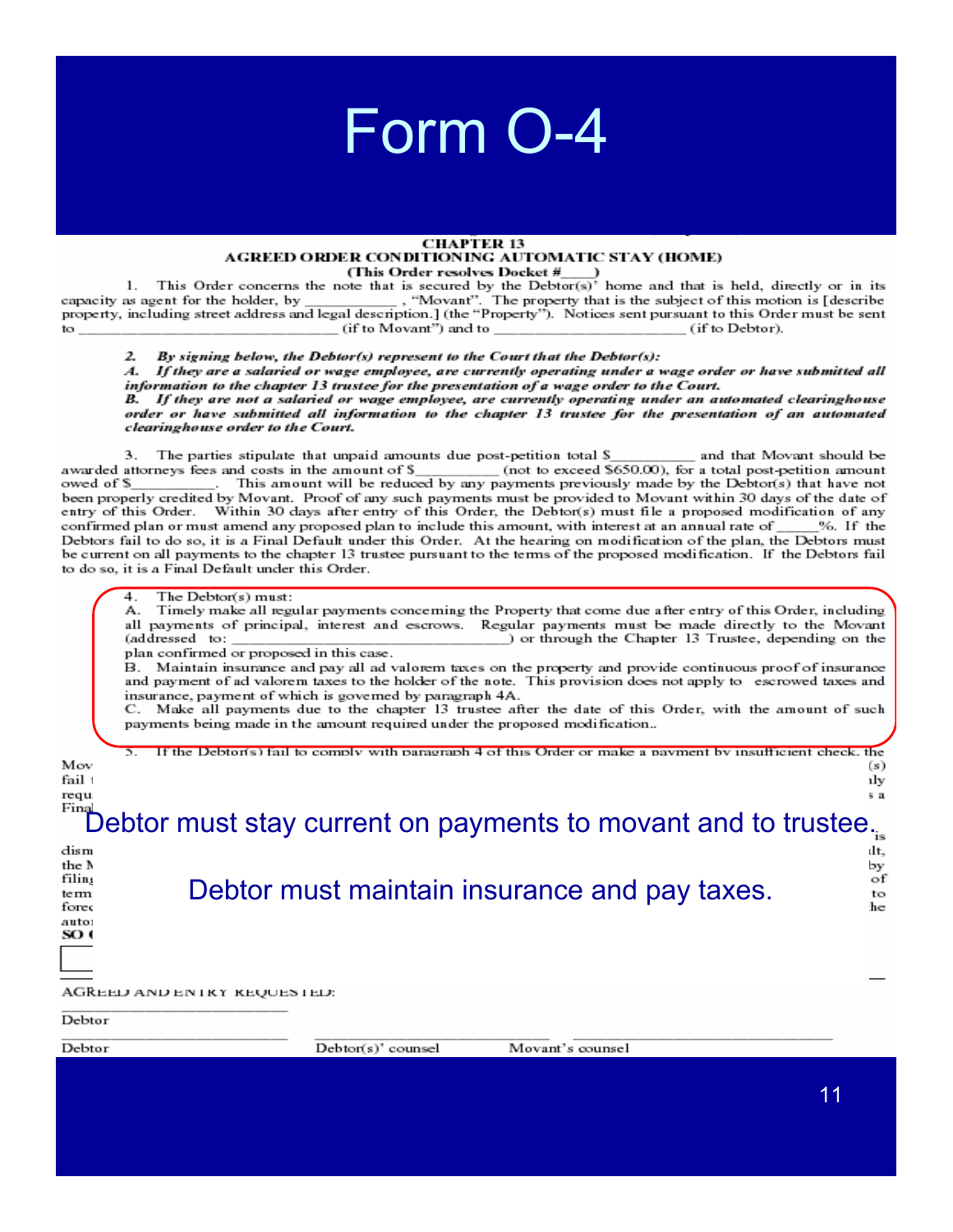### Form 0-4

#### **CHAPTER 13** AGREED ORDER CONDITIONING AUTOMATIC STAY (HOME) (This Order resolves Docket #

This Order concerns the note that is secured by the Debtor(s)<sup>2</sup> home and that is held, directly or in its 1. capacity as agent for the holder, by "Movant". The property that is the subject of this motion is [describe property, including street address and legal description.] (the "Property"). Notices sent pursuant to this Order must be sent to (if to Movant") and to (if to Debtor).

By signing below, the Debtor(s) represent to the Court that the Debtor(s):  $\mathbf{z}$ 

 $\boldsymbol{A}$ If they are a salaried or wage employee, are currently operating under a wage order or have submitted all information to the chapter 13 trustee for the presentation of a wage order to the Court.

B. If they are not a salaried or wage employee, are currently operating under an automated clearinghouse order or have submitted all information to the chapter 13 trustee for the presentation of an automated

\*Notices of default to Debtor and Debtor's counsel. *\*Two, ten day cure notices.* 

\*Debtor has 10 days to challenge a default notice. If Debtor challenges, movant may proceed with posting and notices \*Co-debtor stay terminates with debtor stay.

insurance, payment of which is governed by paragraph 4A. C. Make all payments due to the chapter 13 trustee after the date of this Order, with the amount of such payments being made in the amount required under the proposed modification...

If the Debtor(s) fail to comply with paragraph 4 of this Order or make a payment by insufficient check, the 5. Movant must give the Debtor(s) and Debtor(s)' counsel written notice by regular and by certified mail. If the Debtor(s) fail to comply within 10 days of the date that notice was sent, it is a Final Default under this Order. Movant is only required to send two notices of default under this order. If there is a third failure to comply with paragraphs 3 or 4, it is a Final Default and no further notice of an opportunity to cure must be given.

The automatic stay remains in effect until (i) there is a Final Default under this order; (ii) this case is 6. dismissed; or (iii) the Debtor(s) receive their bankruptcy discharge. If the stay terminates because there is a Final Default, the Movant must file a notice of termination of the automatic stay. The Debtor may challenge any notice of termination by filing a motion to set aside the notice of termination. The motion must be filed within 10 days of the filing of the notice of termination. Pending consideration of the motion by the Court, the Movant may proceed with all actions preparatory to foreclosure, but may not consummate a foreclosure of the Property.. Any co-debtor stay terminates at the time that the automatic stay terminates. **SO ORDERED:** 

Reservedfor Judge Signature

AGREED AND ENTRY REQUESTED:

Debtor

Debtor

Debtor(s)' counsel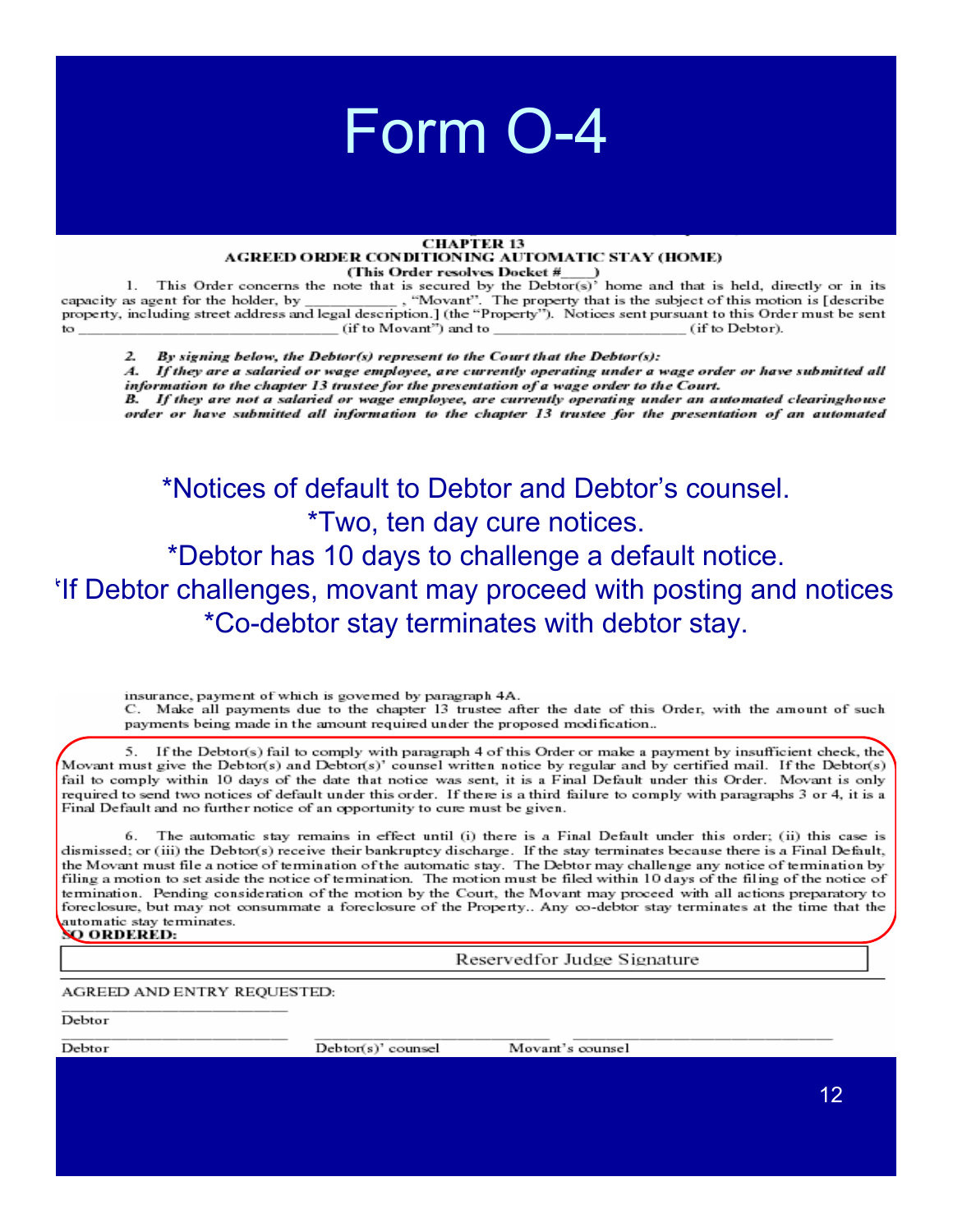#### **CHAPTER 13** AGREED ORDER CONDITIONING AUTOMATIC STAY (VEHICLE) (This order resolves docket #\_\_\_\_\_)

1. This Order concerns the note that is secured by the Debtor(s)' vehicle and that is held, directly or in its capacity as agent for holder, by \_\_\_\_\_\_\_\_\_\_\_\_ "Movant". The vehicle is [vehicle description] (the "Property"). id to No

|                                      |                                                                                                                                                                                                                                                 | d all                                     |
|--------------------------------------|-------------------------------------------------------------------------------------------------------------------------------------------------------------------------------------------------------------------------------------------------|-------------------------------------------|
|                                      | Generally, the same as O-4,                                                                                                                                                                                                                     | ouse<br>wted                              |
| a wa<br>equ                          | but this one is for cars.                                                                                                                                                                                                                       | ld be<br>nt of<br>any                     |
| pay<br>mu<br>Del<br>am<br>At<br>to t | Attorneys fees may not                                                                                                                                                                                                                          | ıents<br>r, the<br>this<br>der<br>suant   |
|                                      | exceed equity in car.                                                                                                                                                                                                                           |                                           |
|                                      |                                                                                                                                                                                                                                                 | gular<br>apter                            |
|                                      | If notice of default is challenged,                                                                                                                                                                                                             | such                                      |
| the<br>Del                           | lender may repossess,                                                                                                                                                                                                                           | ieck.<br>f the                            |
|                                      | <sup>ள1</sup> but may not transfer title pending final hearing.                                                                                                                                                                                 | ınt is<br>: 4. it                         |
| dis:<br>the<br>fili<br>ten           |                                                                                                                                                                                                                                                 | se is<br>fault.<br>ın by<br>oe of<br>⊤not |
|                                      | consummate a sale of the Property; provided, any repossession undertaken as a consequence of an erroneous Notice of<br>Termination may subject Movant to damages. Any co-debtor stay terminates at the time that the automatic stay terminates. |                                           |
| SO ORDERED:                          |                                                                                                                                                                                                                                                 |                                           |
|                                      | ReservedforJudgeSignature<br>AGKEED AND EN IKY KEOUESTED:                                                                                                                                                                                       |                                           |
|                                      |                                                                                                                                                                                                                                                 |                                           |

Debtor

Debtor

 $Debtor(s)'$  counsel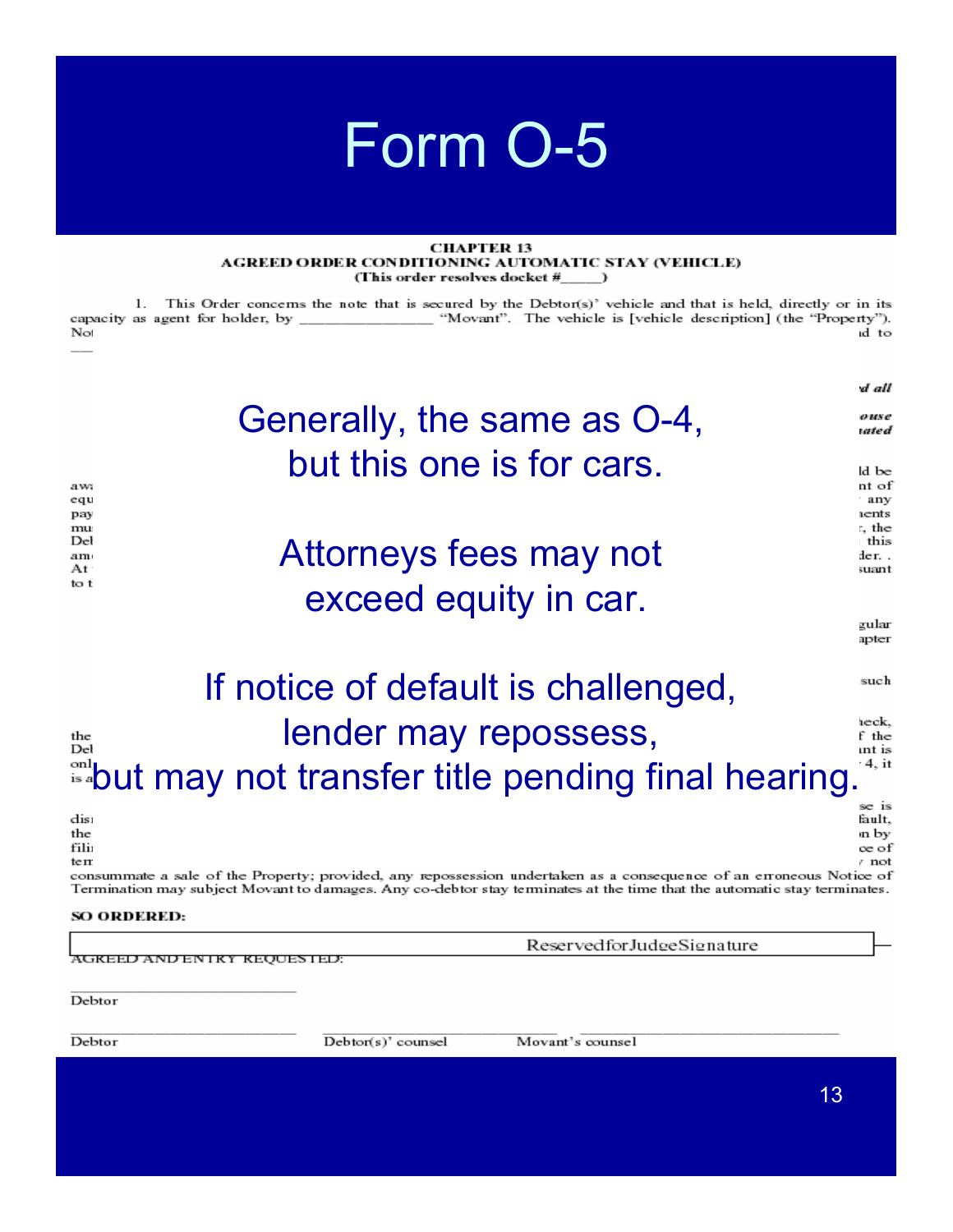#### **TOI E RABIN DE SE AGREED ORDER CONDITIONING AUTOMATIC STAY** (This Order Resolves Docket #

1. This Order concerns the note that is secured by a security interest in the Debtor(s)' property and that is held, directly or as agent for holder, by ("Movant"). The property is [describe property. If real property, include street address and legal description.] (the "Property"). Notices sent pursuant to this Order must be sent to (if to Debtor). (if to Movant") and to

This is chapter 7 form for cars or homes.

### Single notice of default.

### Agreed amounts of additional adequate protection payments.

Must make post-petition regular payments.

### Chapter 7 trustee not bound without trustee's agreement if property is not exempt.

| <b>DEDROI</b> |  |   |
|---------------|--|---|
| Debto         |  | Æ |

Debtor(s)' counsel

Movant's counsel

Chapter 7 Trustee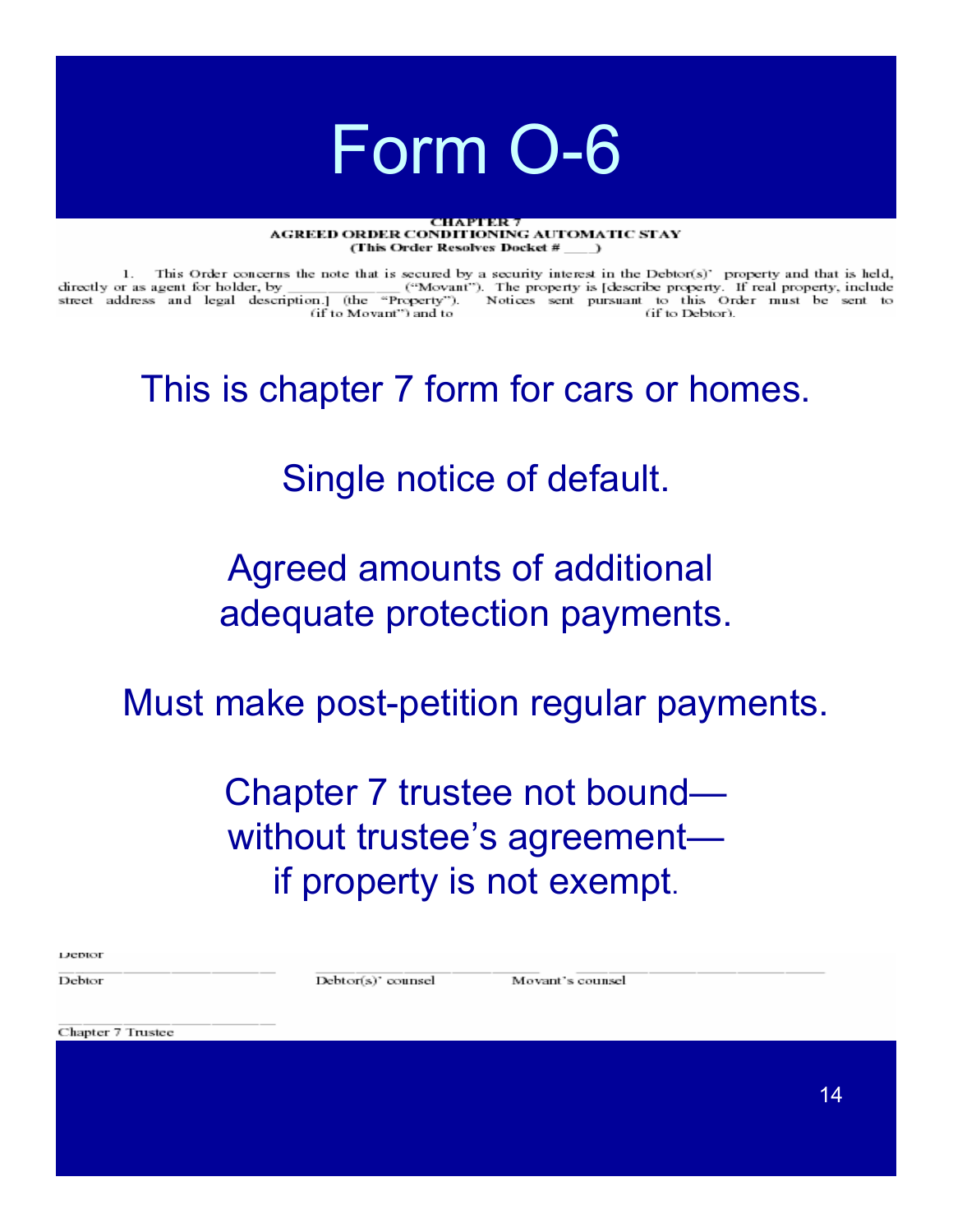# Motion if No Agreement (Form M-2)

- File only if no agreement is reached after conference.
- If agreement is later reached, utilize identical forms as already displayed.
- Answers must comply with FRBP 9011. Responses must be based on reasonable investigation and must not be filed for delay or other improper purpose. A response stating that the debtors' attorney has not been able to contact the debtors or a general denial not based on reasonable investigation may not be sufficient to prevent default relief.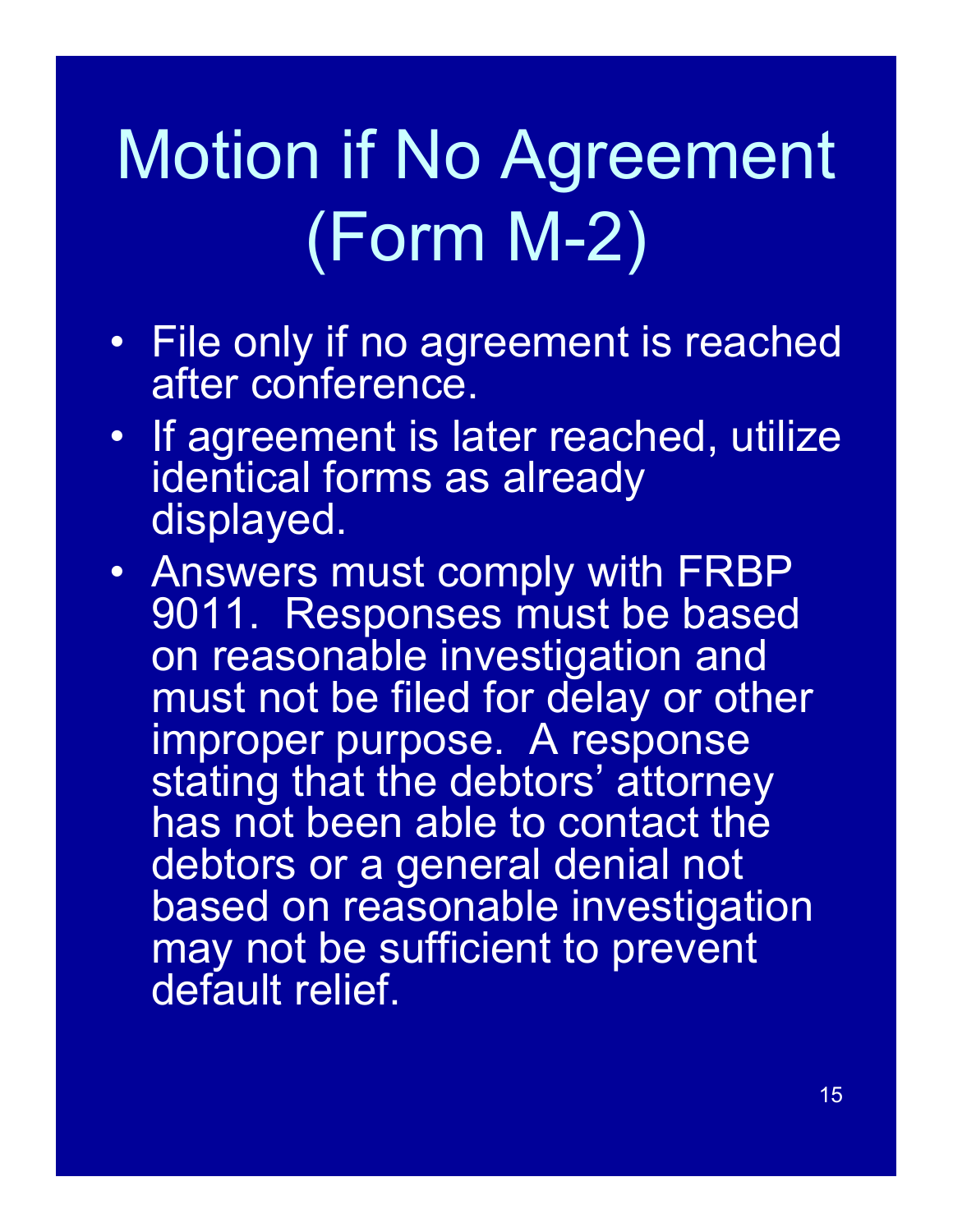# **Defaults**

If a sufficient response has not been timely filed, the movant must submit a proposed form of default order with a certification of default. The proposed form of default order and certification must comply with the Court's Form O-3 as promulgated from time to time. The Court may issue a default order if an adequate response is not filed at least five days before the hearing. If the Court issues a default order prior to the hearing, counsel need not appear at the hearing. If the Court has not issued a default order and a party who has failed to respond appears at the hearing, the Court may nevertheless grant default relief or may set a date for an evidentiary hearing.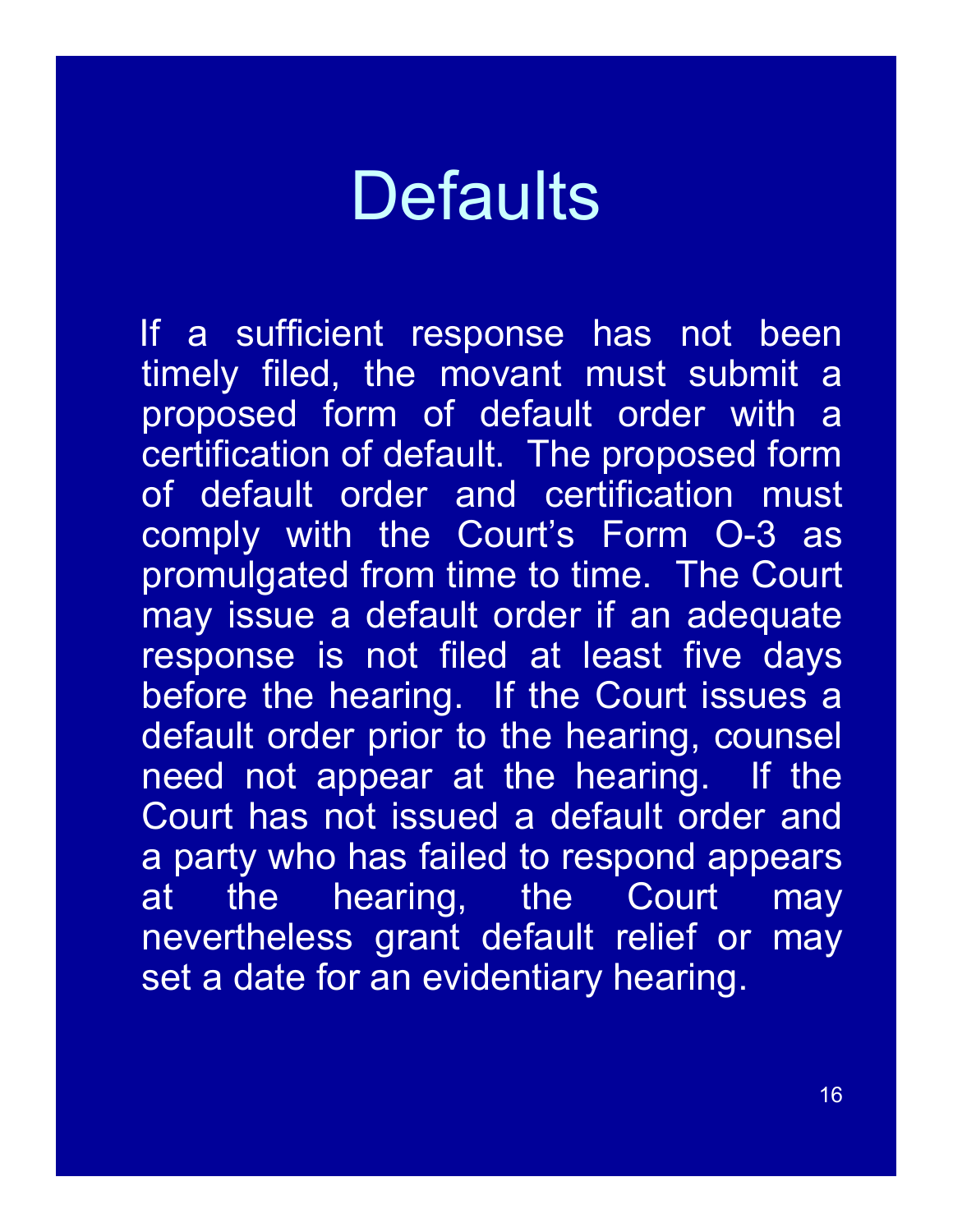# **Form of Motion** (Form M-2)

#### MOTION FOR RELIEF FROM THE STAY [AND CO-DEBTOR STAY, IF APPLICABLE] REGARDING **EXEMPT PROPERTY**

THIS IS A MOTION FOR RELIEF FROM THE AUTOMATIC STAY. IF YOU OBJECT TO THE GRANTING OF RELIEF FROM THE AUTOMATIC STAY, YOU SHOULD CONTACT THE MOVANT IMMEDIATELY TO TRY TO REACH AN AGREEMENT. IF YOU CANNOT REACH AN AGREEMENT, YOU MUST FILE A WRITTEN RESPONSE and send a copy to movant NOT LATER THAN [DATE] and you must attend the hearing. the COPY SENT TO THE MOVANT MUST BE DELIVERED BY HAND OR ELECTRONIC DELIVERY IF IT IS SENT LESS THAN FIVE BUSINESS DAYS PRIOR TO THE HEARING. UNLESS THE PARTIES AGREE OTHERWISE, THE HEARING MAY BE AN EVIDENTIARY HEARING AND THE COURT MAY GRANT OR DENY RELIEF FROM THE STAY BASED ON THE EVIDENCE PRESENTED AT THIS HEARING. THE COURT WILL CONDUCT A HEARING ON THIS MOTION ON [DATE] AT [TIME] IN COURTROOM [ADDRESS].

#### 1. Movant:

2. Movant, directly or as agent for the holder, holds a security interest in [describe property. If real property, must list street address and legal description.]

- 3. The Debtor's exemptions \_\_\_\_\_\_ have \_\_\_\_\_ have not been allowed. If allowed, they were allowed on [date].
- 4. Type of collateral (e.g., Home, Manufactured Home, Car, Truck, Motorcyle):
- 5. Debtor's scheduled value of property: \$

6. Movant's estimated value of property: \$

- 7. Total amount owed to movant: \$
- 8. Estimated equity (paragraph 6 minus paragraph 7): \$
- 9. Total pre and post-petition arrearages: \$
- 10. Total post-petition arrearages: \$
- 11. Amount of unpaid, past due property taxes, if applicable: \$
- 12. Expiration date on insurance policy, if applicable:
- 13. Debton(s)' payment history is attached as exhibit "A", in the form required by Local Rule 4001(a)(6).

14. If applicable: Name of Co-Debtor:

15. Based on the foregoing, movant seeks termination of the automatic stay [and the co-debtor stay, if applicable] to allow movant to foreclose or repossess the debtor(s)' property and seeks to recover its costs and attorneys' fees in an amount not to exceed the amount listed in paragraph 8.

16. Movant certifies that prior to filing this motion an attempt was made to confer with the Debtor(s)' counsel (or with Debtor(s), if  $pro se$ ) by the following person on the following date and time:  $\frac{1}{100}$ 

An agreement could not be reached.

Date:  $\qquad \qquad$ 

Movant's counsel

### Certificate of Service and Certificate of Compliance with BLR 4001

A copy of this motion was served on the persons shown on exhibit "1" at the addresses reflected on that exhibit on [date] by prepaid United States first class mail. Movant certifies that movant has complied with Bankruptcy Local Rule 4001.

Movant's Counsel

**Payment history** 

is mandatory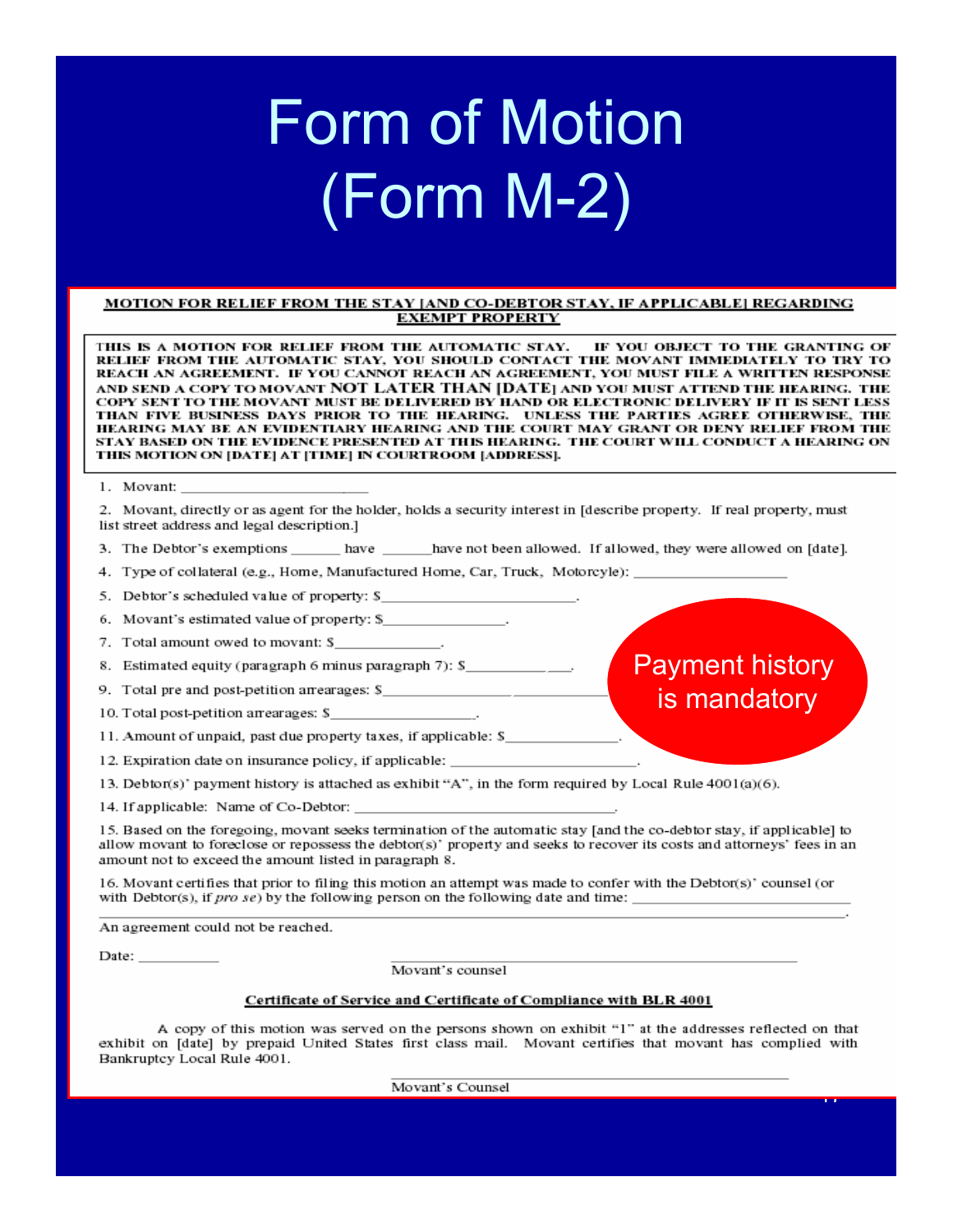# Form of Order to be **Submitted with Motion** (Form O-1)

### ORDER GRANTING RELIEF FROM AUTOMATIC STAY JAND CO-DEBTOR STAY, IF APPLICABLE] AFTER HEARING [FORM SUBMITTED WITH ORIGINAL MOTION AND BROUGHT TO HEARING] (This Order Resolves Docket # )

("Movant") filed a motion for relief from the automatic stay against [describe property. If real property, must list street address and legal description.] (the "Property"). Movant represented to the Court that it had served the motion in accordance with all applicable rules and provided notice of the hearing.

Although a response opposing the motion was filed, the respondent did not appear at the hearing. Therefore, the response is overruled for want of prosecution and the motion is granted. After hearing, and for the reasons stated on the record, relief from the stay is granted. No timely response was filed. Accordingly, the motion is granted by default. As shown by Debtor(s)' counsel signature below, Debtor(s) have agreed to the requested relief.

Accordingly, it is ordered that Movant is granted relief from the automatic stay [and the co-debtor stay] to pursue its state law remedies against the Property, including foreclosure, repossession and/or eviction.

Additional rulings:

### Submit order with no boxes marked

Movant is awarded attorneys fees in the amount of \$

The stay imposed by Bankruptcy Rule  $4001(a)(3)$  does not apply for the reasons stated on the record.

ReservedforJudgeSignature

Approved by Debtor's Counsel: \_\_\_

(signature)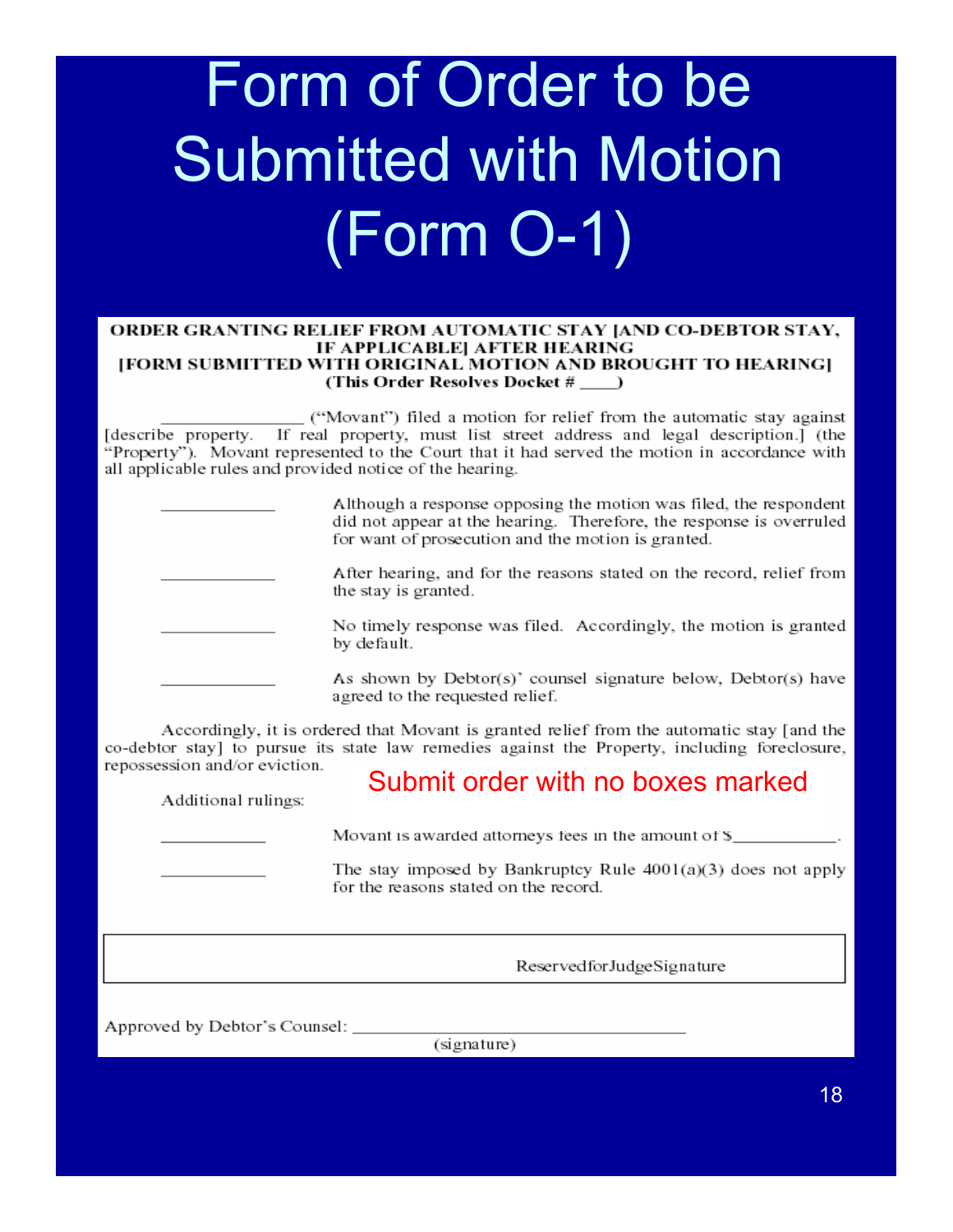# Default Order (Form O-3)

### DEFAULT ORDER GRANTING RELIEF FROM AUTOMATIC STAY JAND CO-DEBTOR STAY, IF APPLICABLE] (This Order Resolves Docket # ) **IFORM TO BE FILED AT LAST TWO BUSINESS DAYS BEFORE THE** SCHEDULED HEARING IF NO RESPONSE HAS BEEN FILEDI

("Movant") filed a motion for relief from the automatic stay [and the co-debtor stay, if applicable] against [describe property. If real property, must list street address and legal description.] (the "Property"). Movant represented to the Court that it had served the motion in accordance with all applicable rules and provided notice of the hearing. As certified by Movant's counsel, no timely response has been filed. The Court grants default relief.

Accordingly, it is ordered that Movant is granted relief from the automatic stay [and the co-debtor stay, if applicable] to pursue its state law remedies, including foreclosure, repossession and/or with respect to the Property...



Movant's counsel's certification:

Movant's motion for relief from the stay was served in accordance with applicable bankruptcy rules on \_\_\_\_\_\_\_\_\_\_\_\_\_\_. I have not received an answer to the motion. Additionally, I have reviewed the docket sheet in this case. The docket sheet reflects that no answer was filed to Movant's motion for relief from the stay.

**COUNSEL FOR MOVANT** 

Counsel certifies default only after review of file and of docket sheet

Date:  $\_\_$